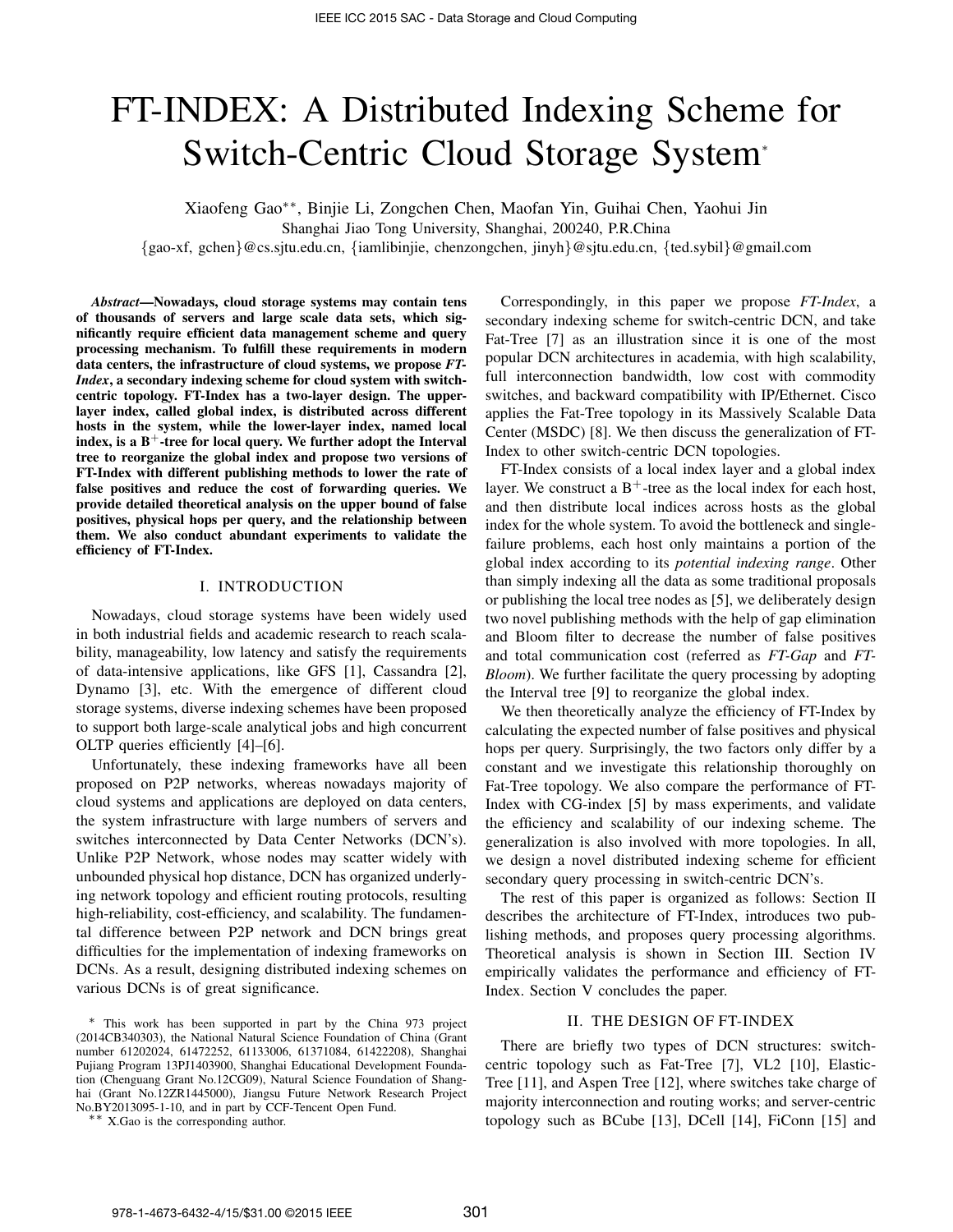HCN [16], where servers enable the functions of interconnection and routing while the switches only provide easy crossbar function. Majority of commercial data centers adopt tree-like topologies, which are usually switch-centric. Thus we focus on switch-centric DCN structure and take Fat-Tree as an example to illustrate our design.

## *A. Fat-Tree Topology*

A *k*-ary Fat-Tree consists of three layer of switches (namely *core* layer, *aggregation* layer and *edge* layer) and at the bottom of the hierarchy are hosts. There are k pods, each with  $\frac{k}{2}$ edge switches and  $\frac{k}{2}$  aggregation switches, forming a complete bipartite connection betweenness. Every edge switch connects  $\frac{k}{2}$  hosts, while every aggregation switch connects  $\frac{k}{2}$  core switches. The  $i^{th}$  port of a core switch is connected to pod  $i$ . In general, a k-ary Fat-Tree can support  $\frac{k^3}{4}$  $rac{\varepsilon^6}{4}$  hosts. Fig. 1 is an example Fat-Tree topology with  $k = 4$ . A two level routing table is introduced to evenly distribute the communication load in the system and achieve full bisection bandwidth at each layer. For more details, please refer [7].



Fig. 1. Fat-Tree Topology  $(k = 4)$ 

# *B. Potential Indexing Range*

Assume there are  $n = \frac{k^3}{4}$  $\frac{e^{6}}{4}$  hosts in a Fat-Tree with k pods. Denote  $h_i$  as the i<sup>th</sup> host (from left to right,  $i \in [1, \frac{k^3}{4}]$  $\frac{\binom{c}{1}}{4}$ . In order to achieve efficiency query processing and load balancing among hosts, we distribute global indices evenly according to the number of hosts and the range of overall data. By assigning different range to each host, given any query, we can figure out the responsible host easily. Assume data in the system are bounded by  $D = [L, U)$ . Then an example potential indexing range of  $h_i$  can be expressed as follows:

$$
pr_i = \left[ \left[ L + (i-1)(U-L)/n \right], \ \left[ L + i(U-L)/n \right] \right)
$$

Note that we can assign different potential indexing range for  $h_i$  according to the distribution feature of the data.

#### *C. Two-Layer Indexing Architecture*

In traditional query processing scheme, queries will be broadcast to all the hosts in the system, where local search is performed in parallel. This strategy is simple but neither efficient nor scalable. Another direct method is to save all the data partitioning information in a centralized server, which needs to handle all the queries in the system, consequently forming the bottleneck and bringing load-balance issue.

In our system, each host  $h_i$  holds a B<sup>+</sup>-tree  $B_i$  as its local index to manage its local data. The leaf nodes of the  $B^+$ -tree are linked together left-to-right to allow efficient range query. Next, each host maintains a global index responsible for data in its  $pr_i$ . Thus when given different queries, they will be handled by different hosts with corresponding ranges, eliminating the bottleneck and achieving good query efficiency. Figure 2 illustrates the architecture of our two-layer index.



Fig. 2. The two-layer architecture of FT-INDEX

To construct the global index, hosts should publish some local information, such as the ranges of local data, to the hosts with corresponding global index range, so that queries can be forwarded to the correct host containing the required datum after checking the global index. To reach higher query efficiency, we adopt the Interval tree [9], denoted as  $I_i$ , to serve as a global index to organize the ranges (segments in Fig. 2) published from other hosts. An Interval tree for a set of  $n$ intervals uses  $O(n)$  storage and can be built in  $O(n \log n)$ time. Thus with Interval tree  $I_i$  we can report all intervals intersecting with the queried range (key) in  $O(\log n + k)$ time, where  $k$  is the number of reported intervals.

Since publishing the whole subtree causes too much space and traffic load, host  $h_i$  selects and publishes some nodes in its local tree to  $h_i$  based on  $pr_i$  [5]. An intermediate node in a local tree only contains range information, so a search query would be forwarded to all the hosts whose published ranges intersect with the queried keys. However, such solution would cause many false positives. For example, a published local node with range [5,20] has local keys {5,6,9,10,17,18,20}, and any query in the range of [11,16] would be falsely forwarded to this host since it intersects with the range [5,20]. To decrease the number of false positives, we design two publishing methods by gap elimination and Bloom filter, and construct FT-GAP and FT-Bloom respectively.

## *D. FT-Gap: FT-Index with Gap Elimination*

The main idea of FT-Gap is to eliminate q biggest gaps when publishing the global index. Originally, host  $h_i$  should send some nodes of its local tree corresponding to  $pr_j$  to host  $h_j$ . In FT-Gap, for the data in the range of  $pr_j$  stored on  $h_i$ , we choose  $g + 1$  segments (denoted as  $S_{ij} = \{s_{ij}^1, \ldots, s_{ij}^{g+1}\}\$ ) to be published to the global index  $I_j$  of host  $\tilde{h}_j$  by eliminating the biggest g gaps in  $pr_j$ . As the example mentioned above, the existing keys in a potential range of [5,20] are  ${5,6,9,10,17,18,20}$ . In FT-GAP, if  $g = 2$  then the published ranges would be [5,6], [9,10], and [17,20] instead of [5,20].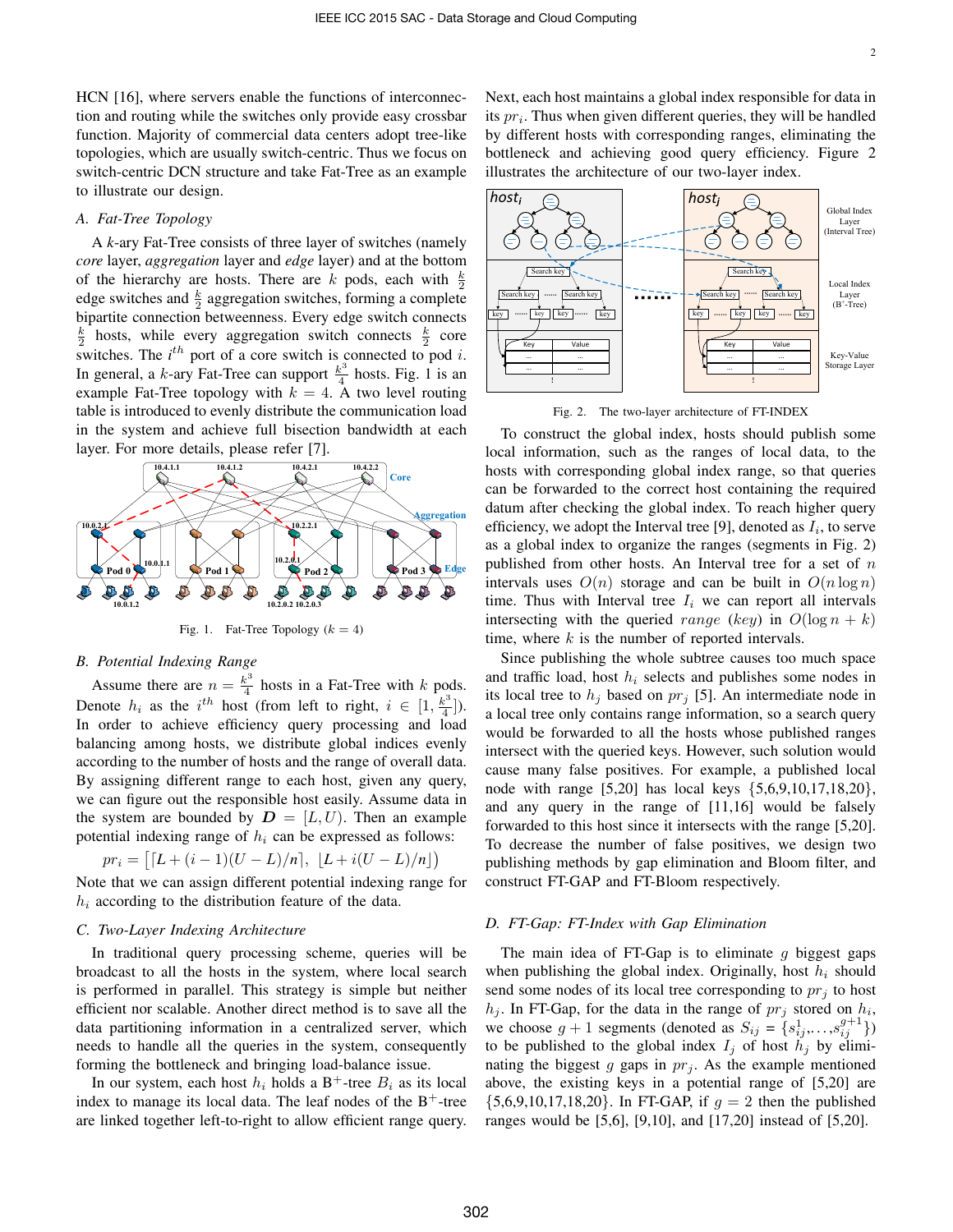Since each segment does not have physical information, we need to find a representative node on the local search tree as a substitute. Define the format of published index items as (range, ip, addr), where range represents the range of each segment in  $S_{ij}$  and is expressed by two integers; ip represents the IP address of the local host; and  $addr$  is the physical address of the representative local node on  $B_i$  at  $h_i$ . To find the most suitable *addr* for each segment in  $S_{ij}$ , we can select a local node from  $h_i$ 's B<sup>+</sup>-tree in a bottom-up fashion from the leaf with minimum range to its lowest ancestor whose range can fully cover the segment. Algorithm 1 describes the process of finding the addr for a given range.

| <b>Algorithm 1:</b> $nodeChoosing(range)$ |                                                                            |  |  |  |  |  |  |
|-------------------------------------------|----------------------------------------------------------------------------|--|--|--|--|--|--|
|                                           | 1 Select a $b_i$ in B <sup>+</sup> -Tree $B_i$ according to range minimum; |  |  |  |  |  |  |
|                                           | 2 while $(b_i.maximum < range.maximum)$ do                                 |  |  |  |  |  |  |
|                                           | $\mid b_i = b_i$ ancestor;                                                 |  |  |  |  |  |  |
|                                           | 4 return $b_i$ <i>address</i> ;                                            |  |  |  |  |  |  |

For each  $h_i$ , it first figures out the actual *range* according to  $pr_i$ . Next it eliminates g gaps, finds  $g + 1$  representative local nodes, and then publishes the global index information to  $h_i$ . At  $h_i$ 's side, it will reorganize the received information by Interval tree  $I_i$  according to the attribute *range*. Algorithm 2 describes the publishing method in FT-GAP at  $h_i$  side.

| <b>Algorithm 2:</b> $indexPublished in the$ |                                                                                                                              |  |  |  |  |  |  |  |
|---------------------------------------------|------------------------------------------------------------------------------------------------------------------------------|--|--|--|--|--|--|--|
|                                             | 1 for $i = 1$ to n do // $h_i$ publish its local information to each $h_i$                                                   |  |  |  |  |  |  |  |
| $\overline{2}$                              | $range_i$ = the exact range of the data in $pr_i$ of $h_i$ ;                                                                 |  |  |  |  |  |  |  |
| 3 <sup>1</sup>                              | Eliminate biggest g gaps in $range_i$ as $S_{ij}$ =                                                                          |  |  |  |  |  |  |  |
|                                             | $\{s_{ij}^1, \ldots, s_{ii}^{g+1}\};$                                                                                        |  |  |  |  |  |  |  |
|                                             | for $k = 1$ to $g + 1$ do                                                                                                    |  |  |  |  |  |  |  |
| 5                                           | $\begin{cases} addr_k = nodeChoosing(s_{ij}^k); \\ h_i$ publishes $(s_{ij}^k, h_i \text{.}ip, addr_k)$ to $I_j; \end{cases}$ |  |  |  |  |  |  |  |
| 6                                           |                                                                                                                              |  |  |  |  |  |  |  |
|                                             |                                                                                                                              |  |  |  |  |  |  |  |

#### *E. FT-Bloom: FT-Index with Bloom Filter*

A Bloom filter can represent a set  $A = \{a_1, a_2, \ldots, a_t\}$  of  $t$  elements by using a bit array of  $s$  bits, initially all set to 0.  $l$ independent hash functions are used, denoted as  $f_1, f_2, \ldots, f_l$ , each producing an integer in the range [1, s]. For each element  $a_i \in A$ , the bits at positions  $f_1(a_i), f_2(a_i), \ldots, f_l(a_i)$  in the array of  $s$  bits are set to 1. To check if an element  $e$  is in A, we check whether all  $h_i(e)$  for  $1 \leq i \leq l$  are set to 1. In FT-Bloom, by tuning the parameters  $s$  and  $l$  appropriately, the probability of false positives can be low enough and the space cost is more efficient than many other methods like hash coding or tree-based data structures.

Bloom filters can be used as a summary shared among hosts to demonstrate each host's existing resources. Different from FT-Gap, we can add a Bloom filter array instead of eliminating g biggest gaps. By doing so, we can clearly inform other hosts that whether the key exists (though with a low probability of false positives). Compared to Alg. 2, the publishing rule in FT-Bloom differs in two main respects. Firstly, the format of published content has changed to  $(range, filter, ip, addr)$ where *filter* represents the corresponding Bloom filter to the range. Secondly, for each  $pr_i$  we publish one single segment instead of  $g+1$  segments. Fig. 3 depicts two different publishing methods when publishing the data in  $pr_i$  of [5, 20].



Fig. 3. A comparison of FT-Gap  $(g = 2)$  and FT-Bloom

#### *F. Query Processing Algorithms*

Point Query Processing: We take FT-Gap as an example. When any host receives a point query, it can find out which host's global index is responsible for the query by the potential indexing range. Then the corresponding global index would return all the ranges that cover the key. Since the key exists in only one host, many of them are false positives. To reduce the cost of physical hops, we sort the result set and visit them in order. As shown in Fig. 1, to make the best use of the Fat-Tree topology, we sort the result set with their  $ip$  in ascending order (left to right in Fig. 1) such that the relative distance between two consecutively visited hosts is the shortest. The same process works for FT-Bloom as well.

Range Query Processing: For the range query, we also take FT-Gap as an example. We denote a range query as  $Q(range)$ , where  $range = [q_l, q_u]$ . To handle a range query, we first find out which hosts have intersection with the queried  $range$ according to their potential indexing ranges. After that there exists two conditions: (1) Considering a host  $h_i$  whose  $pr_i$ fully covers *range*, to assure the completeness of results, we simply take its whole global index set into account and add them to the result set  $\mathbf{R}$ . (2) host  $h_j$  has its  $pr_j$  partly intersects the *range*. As a generalization from the point query, we need to find all the intervals have intersections with the range and add them to the result set  $R$ . Then we have similar process of sorting and forwarding.

#### III. THEORETICAL ANALYSIS

In this section, we theoretically evaluate the efficiency of FT-Index. Section III-A gives the main metrics of our evaluation and the relationship between them. Section III-B and Section III-C respectively analyzes the performance of FT-Gap and FT-Bloom, taking point query as an example.

## *A. Holistic Analysis*

It is necessary to consider the average hop count per query and try to minimize this metric. We use hop to represent the number of hops for one point query. Another important parameter is the number of false positives the processor generates during the searching process. The goal of FT-Index is to reduce the number of false positives, denoted by  $fp$ , and consequently the number of hops *hop* as much as possible.

Theorem 1 reveals the quantitative relationship between the expected value of  $hop$  and  $fp$ .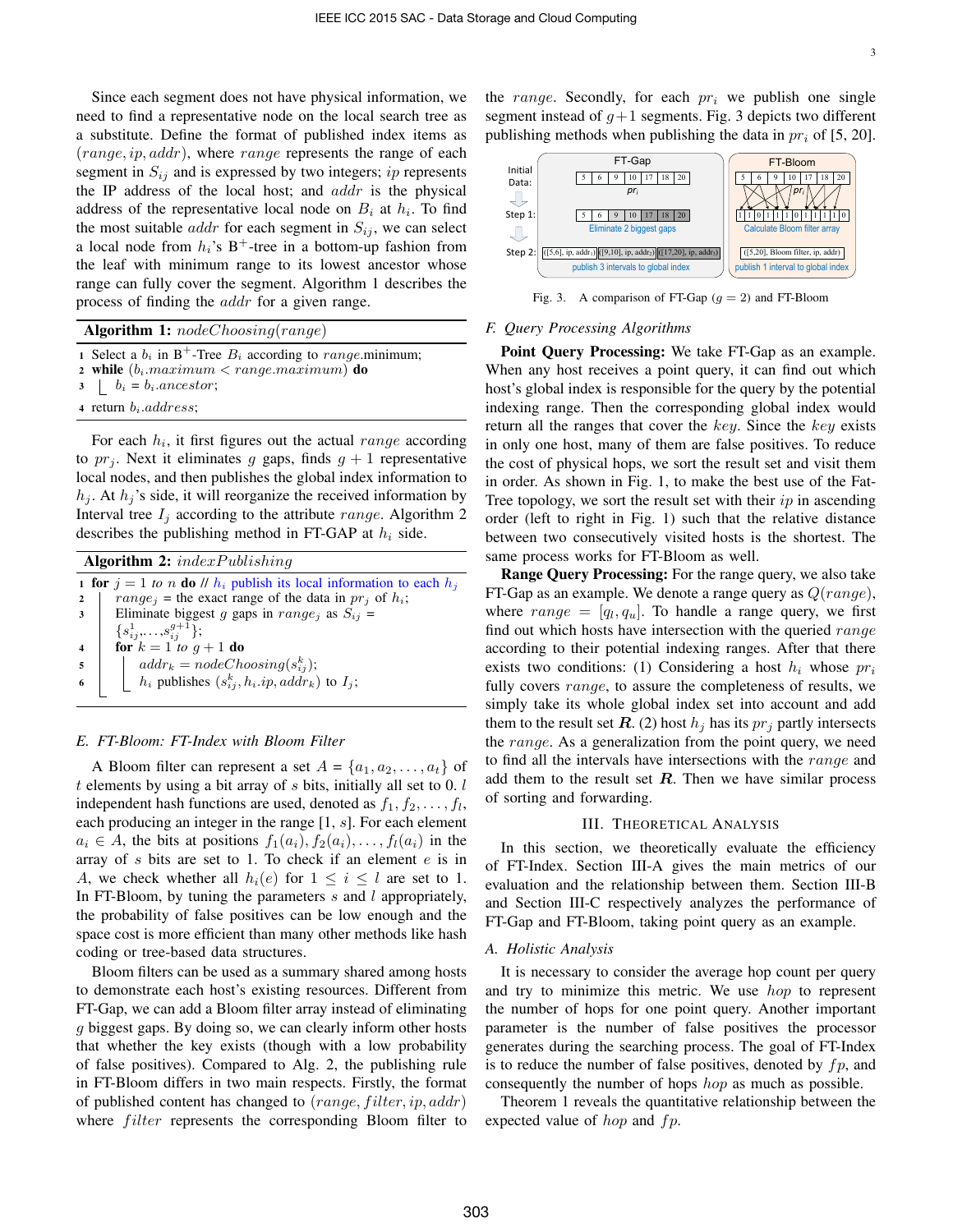4

Theorem 1. *In a Fat-Tree topology, the expected numbers of hops and false positives differ only by a constant* c*, say,*

$$
\mathbb{E}[hop] = \mathbb{E}[fp] + c,
$$

*where* k *is the number of pods in the Fat-Tree topology and*  $c = \frac{k^2}{2} + k + 13 - \frac{4}{k} - \frac{8}{k^2} - \frac{16}{k^3}$  *is a constant.* 

*Proof:* First, the query will be forwarded to the corresponding host. For this host,  $\frac{k}{2} - 1$  other hosts are connected to the same edge switches of it and it takes 2 hops to forward the query to them.  $\frac{k^2}{4} - \frac{k}{2}$  hosts are in the same pod but belong to different edge switches, and it takes 4 hops for the query to get there. Other  $n - \frac{k^2}{4}$  $rac{c^2}{4}$  switches pertain to different pods and takes 6 hops. Thus, the expected number of hops is

$$
\frac{\frac{k}{2}-1}{n} \cdot 2 + \frac{\frac{k^2}{4}-\frac{k}{2}}{n} \cdot 4 + \frac{n - \frac{k^2}{4}}{n} \cdot 6 = 6 - \frac{2}{k} - \frac{4}{k^2} - \frac{8}{k^3},
$$
  
where we utilize the equation  $n - \frac{k^3}{2}$ 

where we utilize the equation  $n = \frac{k^3}{4}$  $rac{c^3}{4}$ .

After find all positive hosts, the query will be forwarded to all these hosts successively, every time to the nearest host from the current host. The process will not stop until the exact host that stores the key is found. On average, the number of hosts that local search is processed is half of those positive hosts, that is  $\frac{1}{2}(\mathbb{E}[fp] + 1)$ . Hence, the hops it will take to forward query to such number of hosts is

$$
\frac{1}{2}(\mathbb{E}[fp] + 1) \cdot 2 + \frac{1}{2}\frac{k^2}{2} \cdot 2 + \frac{1}{2}k \cdot 2 = \mathbb{E}[fp] + \frac{k^2}{2} + k + 1.
$$

Finally, the corresponding information will return to the host that receives the query. The expected number of hops is the same as that in step one, which is  $6 - \frac{2}{k} - \frac{4}{k^2} - \frac{8}{k^3}$ .

All in all, add up the number of hops in these three steps and we obtain the expected value of hop:

$$
\mathbb{E}[hop] = 2(6 - \frac{2}{k} - \frac{4}{k^2} - \frac{8}{k^3}) + \mathbb{E}[fp] + \frac{k^2}{2} + k + 1 = \mathbb{E}[fp] + c.
$$
  
The theorem is thus proved.

# *B. Performance of FT-Gap*

Suppose the boundary of data is  $[L, U]$ . The length of potential indexing range each host takes charge of equals  $d = \frac{U - L}{n}$ . Theorem 2 estimates the average number of false positives during one point query when employing FT-Gap.

Theorem 2. *When employing FT-Gap, the expected number of false positives is formulated approximately as follows:*

$$
\mathbb{E}[fp] = n - 1 - n[1 - (1 - \alpha)^g] \ln N,
$$
  
where  $n =$  total no. of hosts,  $N = \frac{d}{n} - 1$ ,  $\alpha = (1 - \frac{1}{2e})/N$ .

*Proof:* During the process of point query, the processor finds all the hosts whose ranges cover the key, and regards them as positive. Among those hosts, only one does possess the key, namely true positive, while the others, so-called false positives, does not have the key although their global index covers it. More specifically, we have

$$
\mathbb{E}[fp] = n - \mathbb{E}[tp] - \mathbb{E}[neg] = n - 1 - \mathbb{E}[neg],
$$

where  $fp(tp) = False(\text{True})$  Positive,  $neg = Negative$ .

Our next objective is to calculate the expected number of hosts whose ranges does not intersect with the key (i.e., negative hosts). By summing up the number of negatives for each datum in one  $pr$  in two ways, we have:

$$
\mathbb{E}[neg] = \frac{1}{|pr|} \sum_{\text{datum} \in pr} \mathbb{E}[neg(\text{key} = \text{datum})]
$$

$$
= \frac{1}{d} \sum_{i=1}^{n} \mathbb{E}[\text{No. of data; } host_i \text{ is Neg when key} = \text{datum}]
$$

$$
= \frac{n}{d} \mathbb{E}[\text{No. of data; one host does not cover}]
$$

In FT-Gap, data that are not included in the ranges of one certain host can be divided into three categories:

(1). Data smaller than the minimum in ranges. The possibility that each datum emerges in one particular host is  $p = \frac{1}{n}$ . Without loss of generality, we assume that the potential indexing range is  $[1, d]$ . Then the expected minimum datum that is distributed to one certain host is  $\frac{1}{p} = n$ . Consequently, the expected number of data that are smaller than the minimum datum in one host is  $n - 1$ .

(2). Data larger than the maximum in ranges. Identically, the expected number of such data is also  $n - 1$ .

(3). Data in the gaps that are obligated We need to estimate the total length of gaps that are eliminated, i.e. the gross length of  $g$  largest gaps in the original range. We use the notation  $l_i$  to represent the length of the *i*th largest gap.

First of all, we formulate the expectation of the maximal gap length  $l_1$  as a function of d. As stated, each datum appears in one particular host with possibility  $p = \frac{1}{n}$ . Thus, the probability that the maximal gap length  $l_1$  is no more than  $j$ , namely the length of all gaps is no more than  $j$ , is

$$
\Pr(l_1 \le j) \approx [1 - (1 - p)^{j+1}]^{\mathbb{E}[\text{No. of gaps}]} = \left(1 - e^{-(j+1)/n}\right)^N
$$
  
where  $N = \mathbb{E}[\text{No. of gaps}] = \frac{d}{n} - 1$ 

where  $N = \mathbb{E}[\text{No. of gaps}] = \frac{d}{n} - 1$ .

Then we can obtain the expected value of  $l_1$  according to the property of convex sequences.

$$
\mathbb{E}[l_1] = -\sum_{j=0}^{d-1} \Pr(l_1 \le j) + \Pr(l_1 \le d) \cdot d
$$
  
= 
$$
\sum_{j=0}^{d-1} \left[ 1 - \left( 1 - e^{-(j+1)/n} \right)^N \right]
$$
  

$$
\approx \frac{1}{2} \left[ 1 - \left( 1 - e^{-1/n} \right)^N + 1 - \left( 1 - e^{-\ln N} \right)^N \right] n \ln N
$$
  
= 
$$
(1 - \frac{1}{2e}) n \ln N.
$$

The length of the ith largest gap can be considered as the largest gap after we obliterate  $i-1$  largest gap. Therefore, we could derive the iteration as follows:

$$
\mathbb{E}[l_1] = (1 - \frac{1}{2e})n \ln \left( \frac{d - \mathbb{E}[l_1] - \dots - \mathbb{E}[l_{i-1}]}{n} - 1 \right)
$$
  
=  $(1 - \frac{1}{2e})n \left( \ln N - \frac{\mathbb{E}[l_1] + \dots + \mathbb{E}[l_{i-1}]}{nN} \right)$   
=  $(1 - \alpha)\mathbb{E}[l_1] - \alpha(\mathbb{E}[l_2] + \dots + \mathbb{E}[l_{i-1}]),$ 

where  $\alpha = (1 - \frac{1}{2e})/N$ .

By induction, we obtain  $\mathbb{E}[l_i] = (1 - \alpha)^{i-1} \mathbb{E}[l_1]$ . Hence, the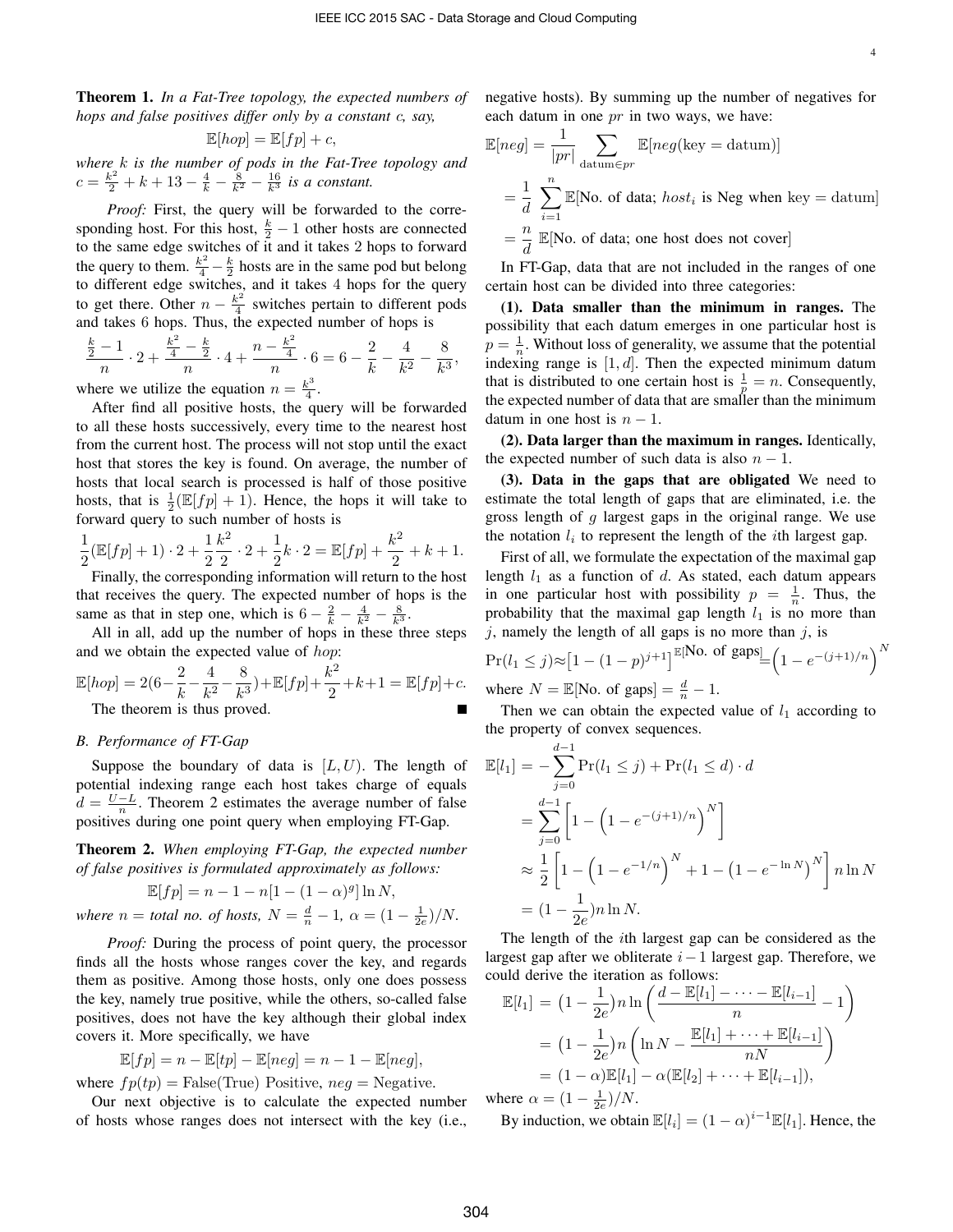expected number of data that are obligated is

$$
\sum_{i=1}^{g} \mathbb{E}[l_i] = \frac{1 - (1 - \alpha)^g}{\alpha} \mathbb{E}[l_1] = [1 - (1 - \alpha)^g](d - n) \ln N.
$$

Finally we acquire our conclusion.

$$
\mathbb{E}[fp] = n - 1 - \frac{n}{d} \{2(n-1) + [1 - (1 - \alpha)^g](d - n) \ln N\}
$$
  
=  $(1 - \frac{2n}{d})(n-1) - \frac{n(d-n)}{d}[1 - (1 - \alpha)^g] \ln N$   
 $\approx n - 1 - n[1 - (1 - \alpha)^g] \ln N.$ 

The definitions of N and  $\alpha$  have been mentioned above.

With the help of Theorem 1, we can directly obtain the expected number of hops one query will take.

Theorem 3. *The expected number of hops one point query process takes can be formulated approximately as follows when we employ FT-Gap:*

$$
\mathbb{E}[hop] = n - 1 - n[1 - (1 - \alpha)^g] \ln N + c.
$$

#### *C. Performance of FT-Bloom*

Firstly, we estimate the expected amount of false positives during one point query when adopting FT-Bloom.

Theorem 4. *When employing FT-Bloom, the expected number of false positives is formulated approximately as:*

$$
\mathbb{E}[fp] = (n-1)\left(1 - e^{-lt/s}\right)^l.
$$

*Proof:* A Bloom filter [17] uses an *s*-bit array to represent a *t*-element set  $A = \{a_1, a_2, \ldots, a_t\}$ . We assume that the l hash functions used are random and independent of each other.

The probability that a bit is still 0 after all the elements of  $A$ are hashed into the Bloom filter is  $(1 - \frac{1}{s})^{lt} \approx e^{-lt/s}$ . Thus, the probability that a host is wrongly considered as positive could be expressed as  $[1 - (1 - \frac{1}{s})^{tt}]^t \approx (1 - e^{-lt/s})^t$ .

Since only one host stores the key while all the other  $n-1$ do not, the formula above then leads to the conclusion.

Theorem 1 and Theorem 4 yield the expected number of hops one point query takes when adopting FT-Bloom.

Theorem 5. *The expected number of hops one point query process takes can be formulated approximately as follows when we employ FT-Bloom:*

$$
\mathbb{E}[hop] = (n-1)(1 - e^{-lt/s})^l + c.
$$

Theorem 2-5 show that both FT-Gap and FT-Bloom generate far smaller number of false positives and consequently require fewer hops and less traffic for point queries.

## IV. PERFORMANCE EVALUATION

In this section, we evaluate FT-INDEX by simulating a DCN with  $n = 128$  hosts. We consider the secondary attributes, which are stored randomly across hosts and indexed by the unique integer keys in a decided range. We set  $k = 8$  and gradually increase the number of keys per host, denoted as  $kph$ , from 8000 to 880000, so the total range of keys in  $\boldsymbol{D}$ is equal to  $[0, n \cdot kph)$ . We set the number of existing keys as  $m = \beta \cdot |D|$ , where  $\beta$  is the filling factor. In the following

experiments,  $\beta$  is set as 0.8 by default. The queries generated in our experiments follow two different distribution: Uniform distribution and Zipf distribution. We calculate the byte size of global index set on each host (without the maintenance cost of the Interval-tree) as the index size of both FT-Gap and FT-Bloom to compare their performance.

In FT-GAP, the format of index is  $(range, ip, addr)$  and there are at most  $(g + 1)n$  such elements. In FT-Bloom, the index is formed as  $(range, ip, bf, addr)$  and for any host there are at most  $n$  items. We further assume that  $range$  consists of two integers each with 4 bytes. ip and addr each occupy 4 bytes too. We use the Murmur hash similar as Cassandra [18] to generate Bloom filters, which is faster than SHA-based approach and provides as-good collision resistance. To achieve a better performance, we choose the optimal number of hash functions as in Section III, which is  $\max(1, \lfloor m/n \cdot \ln 2 \rfloor)$ because we need at least one hash function for implementation.

The performance of our scheme depends on two main metrics: false positive rate  $fpr$  and number of physical hops *hop* during query processing. The  $fpr$  is defined as the rate of the number of hosts visited before finding the result. Different from fp in Section III,  $\mathbb{E}[fpr] \approx 0.5 \cdot \mathbb{E}[fpr] / n$  because we sort the result set before forwarding the query. Moreover, we define the unit of hop as the forwarding cost between two hosts which are directly linked in the underlying physical network and choose the number of hop one query takes as another main metric to evaluate the efficiency and scalability of our system. All experiments are executed for at least 1000 times  $(1000$  for Fig. 4(a)-(d) and 10000 for Fig. 5(a)-(d)) and we exhibit the average values in each figure.

## *A. Performance of Point Query*

Firstly we consider the relationship between the number of data items and the size of the indices when we fix a false positive rate. As shown in Fig. 4(a), we set  $fpr < 1\%$  and gradually increase  $\frac{m}{n}$ . As data number increases, the size of index of both methods increases almost linearly to keep  $fpr$ , resulting good space-efficiency and scalability with the growth of data. We can also tell that when  $fpr < 1\%$ , FT-Bloom shows better space-efficiency than FT-Gap. Fig. 4(b) exhibits a similar situation when queries follow the Zipf distribution. While in Fig. 4(c)(d), FT-Gap performs better than FT-Bloom when  $fpr < 0.3\%$  since the size of Bloom array increases speedily if we raise the accuracy requirement.

Figure 5(a)(b) illustrate the relationship between the size of index and the  $fpr$ . We use the uniformed byte size described before and fix  $\frac{m}{n} = 10000$ . Figure 5(a) shows that with both methods, the false positive rate decreases exponentially with the size of index. However, when we further check Fig. 5(b) in *logarithmic* scale, we find out that the false positive rate decreases more rapidly with FT-Gap. When the  $fpr \approx 0.05$ , the index size of both versions is the same. If we give a more strict requirement on  $fpr$ , FT-Gap would act better. Moreover, we can slightly increase the size of index (by increasing  $q$  or the size of Bloom array) to achieve sufficiently low false positive rate and efficient query processing. Similar performance